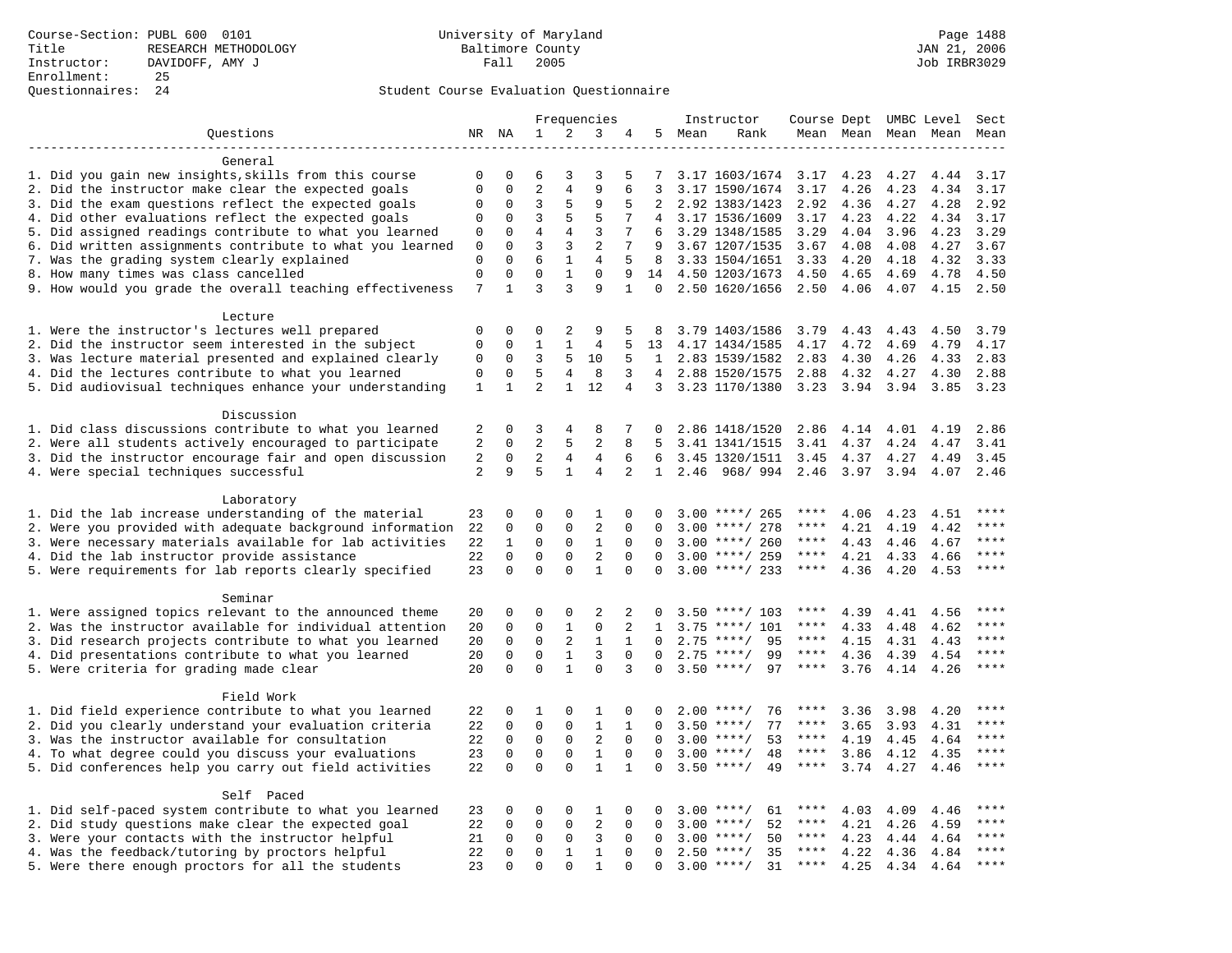| Course-Section: PUBL 600 0101 |                      | University of Maryland                  | Page 1488    |
|-------------------------------|----------------------|-----------------------------------------|--------------|
| Title                         | RESEARCH METHODOLOGY | Baltimore County                        | JAN 21, 2006 |
| Instructor:                   | DAVIDOFF, AMY J      | Fall<br>2005                            | Job IRBR3029 |
| Enrollment:                   | 25                   |                                         |              |
| Ouestionnaires: 24            |                      | Student Course Evaluation Questionnaire |              |

## Frequency Distribution

| Credits Earned |    | Cum. GPA      |   |             | Expected Grades | Reasons             |    | Type                        |    | Majors                            |  |
|----------------|----|---------------|---|-------------|-----------------|---------------------|----|-----------------------------|----|-----------------------------------|--|
| $00 - 27$      |    | $0.00 - 0.99$ |   | Α           | 8               | Required for Majors |    | Graduate                    | 11 | Major                             |  |
| $28 - 55$      | 0  | $1.00 - 1.99$ |   | В           | 10              |                     |    |                             |    |                                   |  |
| $56 - 83$      | 0  | $2.00 - 2.99$ | 0 | $\sim$<br>◡ | 0               | General             |    | Under-grad                  | 13 | Non-major                         |  |
| $84 - 150$     | 0  | $3.00 - 3.49$ |   | D           | 0               |                     |    |                             |    |                                   |  |
| Grad.          | 11 | $3.50 - 4.00$ | 5 | F           |                 | Electives           |    |                             |    | #### - Means there are not enough |  |
|                |    |               |   | Ρ           | 0               |                     |    | responses to be significant |    |                                   |  |
|                |    |               |   |             | $\Omega$        | Other               | 20 |                             |    |                                   |  |
|                |    |               |   | っ           |                 |                     |    |                             |    |                                   |  |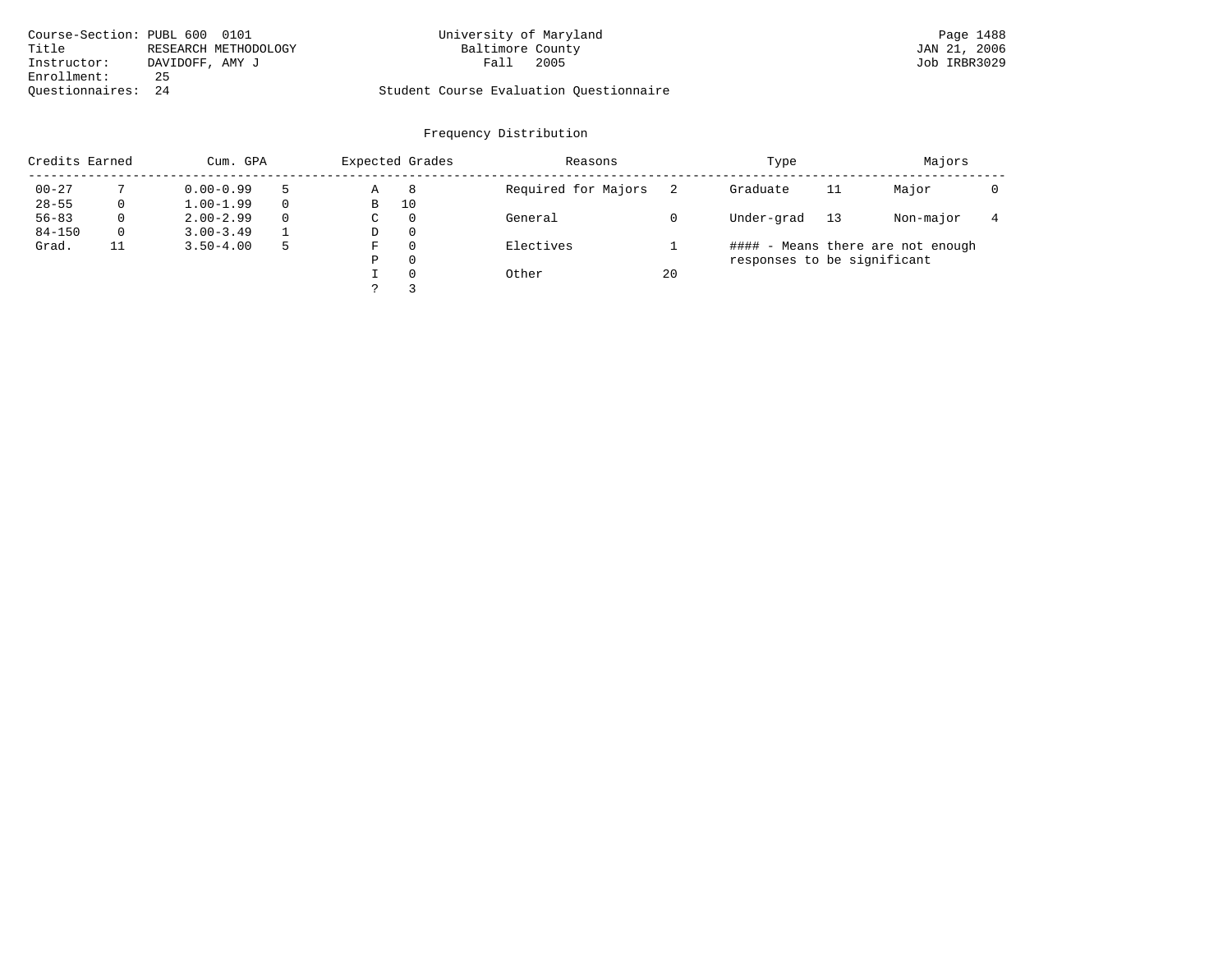|                                                           | Frequencies    |              |              |                |                |          | Instructor   | Course Dept |                    | UMBC Level  |                | Sect |               |      |
|-----------------------------------------------------------|----------------|--------------|--------------|----------------|----------------|----------|--------------|-------------|--------------------|-------------|----------------|------|---------------|------|
| Ouestions                                                 | NR             | ΝA           |              | $\mathcal{L}$  | 3              |          | 5            | Mean        | Rank               |             | Mean Mean      | Mean | Mean          | Mean |
| General                                                   |                |              |              |                |                |          |              |             |                    |             |                |      |               |      |
| 1. Did you gain new insights, skills from this course     |                | <sup>n</sup> | U            | ∩              |                |          | 13           | 4.75        | 298/1674           | 4.75        | 4.23           | 4.27 | 4.44          | 4.75 |
| 2. Did the instructor make clear the expected goals       | 2              | $\Omega$     | $\Omega$     | $\Omega$       | $\overline{2}$ |          | 9            | 4.44        | 689/1674           | 4.44        | 4.26           | 4.23 | 4.34          | 4.44 |
| 3. Did the exam questions reflect the expected goals      |                | $\Omega$     | $\Omega$     | $\Omega$       | $\Omega$       |          | 11           | 4.69        | 349/1423           | 4.69        | 4.36           | 4.27 | 4.28          | 4.69 |
| 4. Did other evaluations reflect the expected goals       |                | $\Omega$     | $\Omega$     | $\Omega$       | $\overline{2}$ |          | 12           | 4.63        | 353/1609           | 4.63        | 4.23           | 4.22 | 4.34          | 4.63 |
| 5. Did assigned readings contribute to what you learned   | 2              | <sup>0</sup> | $\Omega$     |                | $\overline{a}$ |          | 12           | 4.63        | 251/1585           | 4.63        | 4.04           | 3.96 | 4.23          | 4.63 |
| 6. Did written assignments contribute to what you learned | 2              | $\Omega$     | $\Omega$     | $\overline{a}$ | $\overline{a}$ | 4        | 8            | 4.13        | 807/1535           | 4.13        | 4.08           | 4.08 | 4.27          | 4.13 |
| 7. Was the grading system clearly explained               | $\overline{2}$ | $\Omega$     | $\Omega$     | $\Omega$       | $\mathbf{1}$   |          | 10           | 4.56        | 445/1651           | 4.56        | 4.20           | 4.18 | 4.32          | 4.56 |
| 8. How many times was class cancelled                     | $\overline{2}$ |              | $\Omega$     | $\Omega$       | $\Omega$       | $\Omega$ | 16           | 5.00        | 1/1673             | 5.00        | 4.65           | 4.69 | 4.78          | 5.00 |
| 9. How would you grade the overall teaching effectiveness | 3              | <sup>0</sup> | $\Omega$     | $\cap$         | $\overline{2}$ | 6        |              | 4.33        | 615/1656           |             | 4.33 4.06      | 4.07 | 4.15          | 4.33 |
| Lecture                                                   |                |              |              |                |                |          |              |             |                    |             |                |      |               |      |
| 1. Were the instructor's lectures well prepared           |                | $\Omega$     | O            | 0              |                |          | -11          | 4.47        | 901/1586           | 4.47        | 4.43           | 4.43 | 4.50          | 4.47 |
| 2. Did the instructor seem interested in the subject      | 1              | $\Omega$     | $\Omega$     | $\mathbf 0$    | $\Omega$       |          | 16           | 4.94        | 340/1585           | 4.94        | 4.72           | 4.69 | 4.79          | 4.94 |
| 3. Was lecture material presented and explained clearly   | 1              | $\Omega$     | $\Omega$     |                |                |          | 9            | 4.29        | 892/1582           | 4.29        | 4.30           | 4.26 | 4.33          | 4.29 |
| 4. Did the lectures contribute to what you learned        | 1              | $\Omega$     | $\Omega$     | $\Omega$       | $\mathbf{1}$   |          | 13           | 4.71        | 440/1575           | 4.71        | 4.32           | 4.27 | 4.30          | 4.71 |
| 5. Did audiovisual techniques enhance your understanding  | 1              | 10           | ζ            | $\cap$         | 3              | $\cap$   | $\mathbf{1}$ |             | 2.43 1335/1380     |             | 2.43 3.94 3.94 |      | $3.85$ $2.43$ |      |
| Discussion                                                |                |              |              |                |                |          |              |             |                    |             |                |      |               |      |
| 1. Did class discussions contribute to what you learned   | 4              | 0            | 0            |                | $\Omega$       |          | 9            | 4.50        | 397/1520           | 4.50        | 4.14           | 4.01 | 4.19          | 4.50 |
| 2. Were all students actively encouraged to participate   | 4              | $\Omega$     | $\mathbf{1}$ | $\Omega$       | $\Omega$       |          | 12           | 4.64        | 503/1515           | 4.64        | 4.37           | 4.24 | 4.47          | 4.64 |
| 3. Did the instructor encourage fair and open discussion  | $\overline{4}$ | $\Omega$     | $\Omega$     | $\Omega$       | $\Omega$       | 4        | 10           | 4.71        | 458/1511           | 4.71        | 4.37           | 4.27 | 4.49          | 4.71 |
| 4. Were special techniques successful                     | 5              |              | $\Omega$     | $\Omega$       | 4              |          | 2            | 3.75        | 638/994            | 3.75        | 3.97           | 3.94 | 4.07          | 3.75 |
| Seminar                                                   |                |              |              |                |                |          |              |             |                    |             |                |      |               |      |
| 2. Was the instructor available for individual attention  | 17             | 0            | 0            | 0              | 0              |          |              |             | $5.00$ ****/ 101   | ****        | 4.33           | 4.48 | 4.62          | **** |
| 3. Did research projects contribute to what you learned   | 17             | $\Omega$     | 0            | $\mathbf 0$    | $\Omega$       |          | 0            |             | 95<br>$4.00$ ****/ | ****        | 4.15           | 4.31 | 4.43          | **** |
| 4. Did presentations contribute to what you learned       | 17             | <sup>n</sup> | $\Omega$     | $\Omega$       | $\Omega$       |          |              |             | 99<br>$4.00$ ****/ | $***$ * * * | 4.36           | 4.39 | 4.54          | **** |
| 5. Were criteria for grading made clear                   | 17             |              | $\Omega$     | $\cap$         | $\cap$         |          | <sup>n</sup> |             | $4.00$ ****/<br>97 | ****        | 3.76           | 4.14 | 4.26          | **** |
|                                                           |                |              |              |                |                |          |              |             |                    |             |                |      |               |      |

| Credits Earned |          | Cum. GPA      |          |    | Expected Grades | Reasons             |     | Type                        |    | Majors                            |  |
|----------------|----------|---------------|----------|----|-----------------|---------------------|-----|-----------------------------|----|-----------------------------------|--|
| $00 - 27$      |          | $0.00 - 0.99$ | 6        | Α  |                 | Required for Majors | - 0 | Graduate                    | 14 | Major                             |  |
| $28 - 55$      | 0        | $1.00 - 1.99$ | 0        | в  | 10              |                     |     |                             |    |                                   |  |
| $56 - 83$      | 0        | $2.00 - 2.99$ | $\Omega$ | C  | $\Omega$        | General             |     | Under-grad                  | 4  | Non-major                         |  |
| $84 - 150$     | $\Omega$ | $3.00 - 3.49$ | 2        | D  | 0               |                     |     |                             |    |                                   |  |
| Grad.          | 14       | $3.50 - 4.00$ | 2        | F. | $\Omega$        | Electives           |     |                             |    | #### - Means there are not enough |  |
|                |          |               |          | Ρ  | 0               |                     |     | responses to be significant |    |                                   |  |
|                |          |               |          |    |                 | Other               | 15  |                             |    |                                   |  |
|                |          |               |          |    |                 |                     |     |                             |    |                                   |  |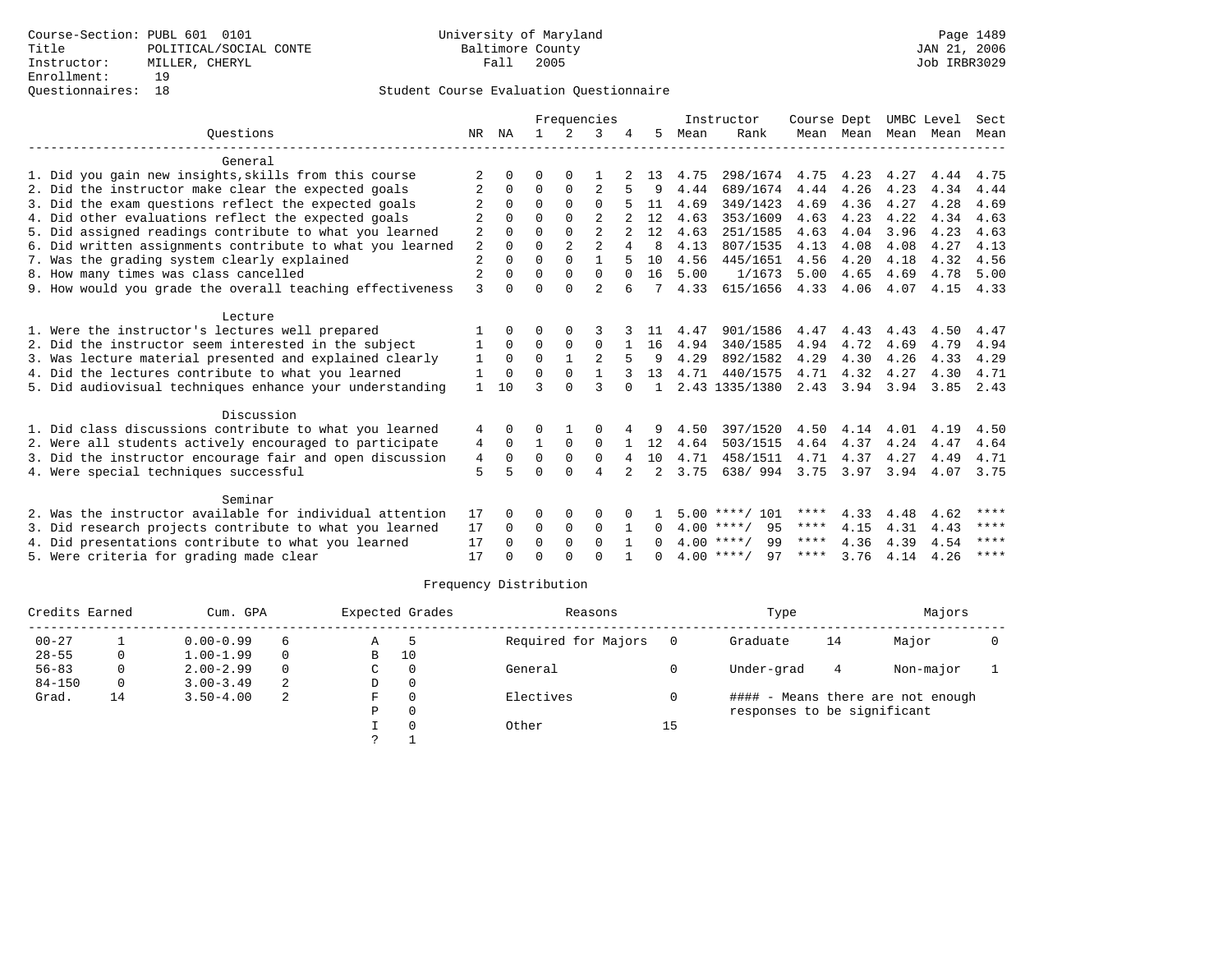|                                                           |              |                |                | Frequencies    |                |                |              |      | Instructor         | Course Dept |           |      | UMBC Level               | Sect        |
|-----------------------------------------------------------|--------------|----------------|----------------|----------------|----------------|----------------|--------------|------|--------------------|-------------|-----------|------|--------------------------|-------------|
| Ouestions                                                 |              | NR NA          | 1              | $\overline{2}$ | 3              | 4              | 5            | Mean | Rank               |             |           |      | Mean Mean Mean Mean Mean |             |
|                                                           |              |                |                |                |                |                |              |      |                    |             |           |      |                          |             |
| General                                                   |              |                |                |                |                |                |              |      |                    |             |           |      |                          |             |
| 1. Did you gain new insights, skills from this course     | U            | U              | ∩              | 2              | 2              |                |              |      | 4.06 1155/1674     | 4.06        | 4.23      | 4.27 | 4.44                     | 4.06        |
| 2. Did the instructor make clear the expected goals       | $\Omega$     | $\Omega$       | $\Omega$       | $\Omega$       | $\overline{2}$ | 9              |              | 4.28 | 906/1674           | 4.28        | 4.26      | 4.23 | 4.34                     | 4.28        |
| 3. Did the exam questions reflect the expected goals      | 0            | 13             | $\mathbf 0$    | $\mathbf{0}$   | 3              |                |              |      | 3.60 1249/1423     | 3.60        | 4.36      | 4.27 | 4.28                     | 3.60        |
| 4. Did other evaluations reflect the expected goals       | 0            | $\Omega$       | $\mathbf 0$    | $\mathbf 0$    | $\overline{2}$ | 10             |              | 4.22 | 892/1609           | 4.22        | 4.23      | 4.22 | 4.34                     | 4.22        |
| 5. Did assigned readings contribute to what you learned   | $\mathbf 1$  | $\Omega$       | $\mathbf{1}$   | $\Omega$       | 3              |                | 6            | 4.00 | 769/1585           | 4.00        | 4.04      | 3.96 | 4.23                     | 4.00        |
| 6. Did written assignments contribute to what you learned | $\mathbf{1}$ | $\mathbf{1}$   | $\Omega$       | $\Omega$       | $\Omega$       | 8              | 8            | 4.50 | 373/1535           | 4.50        | 4.08      | 4.08 | 4.27                     | 4.50        |
| 7. Was the grading system clearly explained               | 1            | $\Omega$       | $\Omega$       | $\Omega$       | $\overline{2}$ |                | 10           | 4.47 | 568/1651           | 4.47        | 4.20      | 4.18 | 4.32                     | 4.47        |
| 8. How many times was class cancelled                     | $\mathbf{1}$ | $\Omega$       | $\Omega$       | $\Omega$       | $\Omega$       |                | 15           | 4.88 | 742/1673           | 4.88        | 4.65      | 4.69 | 4.78                     | 4.88        |
| 9. How would you grade the overall teaching effectiveness | $\Omega$     | $\Omega$       | $\Omega$       | $\Omega$       | $\mathfrak{D}$ | 8              | 8            | 4.33 | 615/1656           | 4.33        | 4.06      | 4.07 | 4.15                     | 4.33        |
| Lecture                                                   |              |                |                |                |                |                |              |      |                    |             |           |      |                          |             |
| 1. Were the instructor's lectures well prepared           |              | O              | $\Omega$       | 0              |                |                |              | 4.47 | 901/1586           | 4.47        | 4.43      | 4.43 | 4.50                     | 4.47        |
| 2. Did the instructor seem interested in the subject      | $\mathbf 0$  | $\Omega$       | $\Omega$       | $\Omega$       | $\Omega$       | 4              | 14           | 4.78 | 874/1585           | 4.78        | 4.72      | 4.69 | 4.79                     | 4.78        |
| 3. Was lecture material presented and explained clearly   | $\mathbf 0$  | $\mathbf 0$    | 0              | 1              | 5              | 4              | 8            |      | 4.06 1104/1582     | 4.06        | 4.30      | 4.26 | 4.33                     | 4.06        |
| 4. Did the lectures contribute to what you learned        | 1            | $\mathbf{0}$   | $\mathbf 0$    | $\mathbf 0$    | $\overline{4}$ |                |              |      | 4.18 1030/1575     | 4.18        | 4.32      | 4.27 | 4.30                     | 4.18        |
| 5. Did audiovisual techniques enhance your understanding  | $\mathbf 0$  | 7              | $\overline{2}$ | $\mathbf{1}$   | $\mathfrak{D}$ | 5              | $\mathbf{1}$ |      | 3.18 1184/1380     | 3.18        | 3.94 3.94 |      | 3.85                     | 3.18        |
|                                                           |              |                |                |                |                |                |              |      |                    |             |           |      |                          |             |
| Discussion                                                |              |                |                |                |                |                |              |      |                    |             |           |      |                          |             |
| 1. Did class discussions contribute to what you learned   | 3            | 0              | 0              | 0              |                |                |              | 4.40 | 512/1520           | 4.40        | 4.14      | 4.01 | 4.19                     | 4.40        |
| 2. Were all students actively encouraged to participate   | 3            | $\Omega$       | $\Omega$       | $\Omega$       | $\Omega$       |                | 13           | 4.87 | 254/1515           | 4.87        | 4.37      | 4.24 | 4.47                     | 4.87        |
| 3. Did the instructor encourage fair and open discussion  | 3            | $\Omega$       | $\Omega$       | $\mathbf{1}$   | $\Omega$       | $\mathbf{1}$   | 13           | 4.73 | 436/1511           | 4.73        | 4.37      | 4.27 | 4.49                     | 4.73        |
| 4. Were special techniques successful                     | 3            | 5              | $\Omega$       | $\Omega$       | $\overline{4}$ | $\overline{a}$ | 4            | 4.00 | 474/994            | 4.00        | 3.97      | 3.94 | 4.07                     | 4.00        |
| Seminar                                                   |              |                |                |                |                |                |              |      |                    |             |           |      |                          |             |
| 1. Were assigned topics relevant to the announced theme   | 15           | O              | $\Omega$       | $\Omega$       | $\Omega$       |                |              | 4.67 | ****/ 103          | ****        | 4.39      | 4.41 | 4.56                     | ****        |
| 2. Was the instructor available for individual attention  | 15           | $\Omega$       | $\mathbf 0$    | $\mathsf 0$    | 0              |                |              | 4.67 | $***/101$          | $***$ * *   | 4.33      | 4.48 | 4.62                     | $***$ * * * |
| 3. Did research projects contribute to what you learned   | 15           | $\Omega$       | $\Omega$       | $\mathbf 0$    | $\mathbf 0$    | $\mathbf{1}$   |              | 4.67 | 95<br>****/        | $***$ * * * | 4.15      | 4.31 | 4.43                     | $***$ *     |
| 4. Did presentations contribute to what you learned       | 15           | $\Omega$       | $\Omega$       | $\Omega$       | $\Omega$       | $\mathbf{1}$   |              |      | $4.67$ ****/<br>99 | $***$ * * * | 4.36      | 4.39 | 4.54                     | $***$ * * * |
| 5. Were criteria for grading made clear                   | 15           | $\Omega$       | $\Omega$       | $\cap$         | $\Omega$       | $\overline{2}$ | $\mathbf{1}$ |      | $4.33$ ****/<br>97 | ****        | 3.76      | 4.14 | 4.26                     | $***$       |
|                                                           |              |                |                |                |                |                |              |      |                    |             |           |      |                          |             |
| Field Work                                                |              |                |                |                |                |                |              |      |                    |             |           |      |                          |             |
| 1. Did field experience contribute to what you learned    | 10           | O              | $\Omega$       | $\Omega$       | $\Omega$       | 3              | 5            | 4.63 | 30/<br>76          | 4.63        | 3.36      | 3.98 | 4.20                     | 4.63        |
| 2. Did you clearly understand your evaluation criteria    | 10           | $\Omega$       | 0              | 0              | 1              | 4              | 3            | 4.25 | 30/<br>77          | 4.25        | 3.65      | 3.93 | 4.31                     | 4.25        |
| 3. Was the instructor available for consultation          | 10           | 2              | $\mathbf 0$    | $\mathbf{0}$   | $\mathbf 0$    | 0              | 6            | 5.00 | 1/<br>53           | 5.00        | 4.19      | 4.45 | 4.64                     | 5.00        |
| 4. To what degree could you discuss your evaluations      | 10           | $\mathbf{1}$   | $\Omega$       | $\Omega$       | $\Omega$       | 3              | 4            | 4.57 | 48<br>16/          | 4.57        | 3.86      | 4.12 | 4.35                     | 4.57        |
| 5. Did conferences help you carry out field activities    | 10           | $\overline{a}$ | $\Omega$       | $\cap$         | $\cap$         |                | 6            | 5.00 | 1/<br>49           | 5.00        | 3.74      | 4.27 | 4.46                     | 5.00        |

| Credits Earned |    | Cum. GPA      |          | Expected Grades | Reasons             |    | Type                        |    | Majors                            |  |
|----------------|----|---------------|----------|-----------------|---------------------|----|-----------------------------|----|-----------------------------------|--|
| $00 - 27$      |    | $0.00 - 0.99$ |          | 16<br>Α         | Required for Majors |    | Graduate                    | 11 | Major                             |  |
| $28 - 55$      |    | $1.00 - 1.99$ | $\Omega$ | 0<br>В          |                     |    |                             |    |                                   |  |
| $56 - 83$      |    | $2.00 - 2.99$ | $\Omega$ | $\Omega$<br>C   | General             |    | Under-grad                  |    | Non-major                         |  |
| $84 - 150$     |    | $3.00 - 3.49$ | 2        | 0<br>D          |                     |    |                             |    |                                   |  |
| Grad.          | ᆂᆂ | $3.50 - 4.00$ | 4        | F<br>0          | Electives           |    |                             |    | #### - Means there are not enough |  |
|                |    |               |          | P<br>0          |                     |    | responses to be significant |    |                                   |  |
|                |    |               |          | $\Omega$        | Other               | 16 |                             |    |                                   |  |
|                |    |               |          |                 |                     |    |                             |    |                                   |  |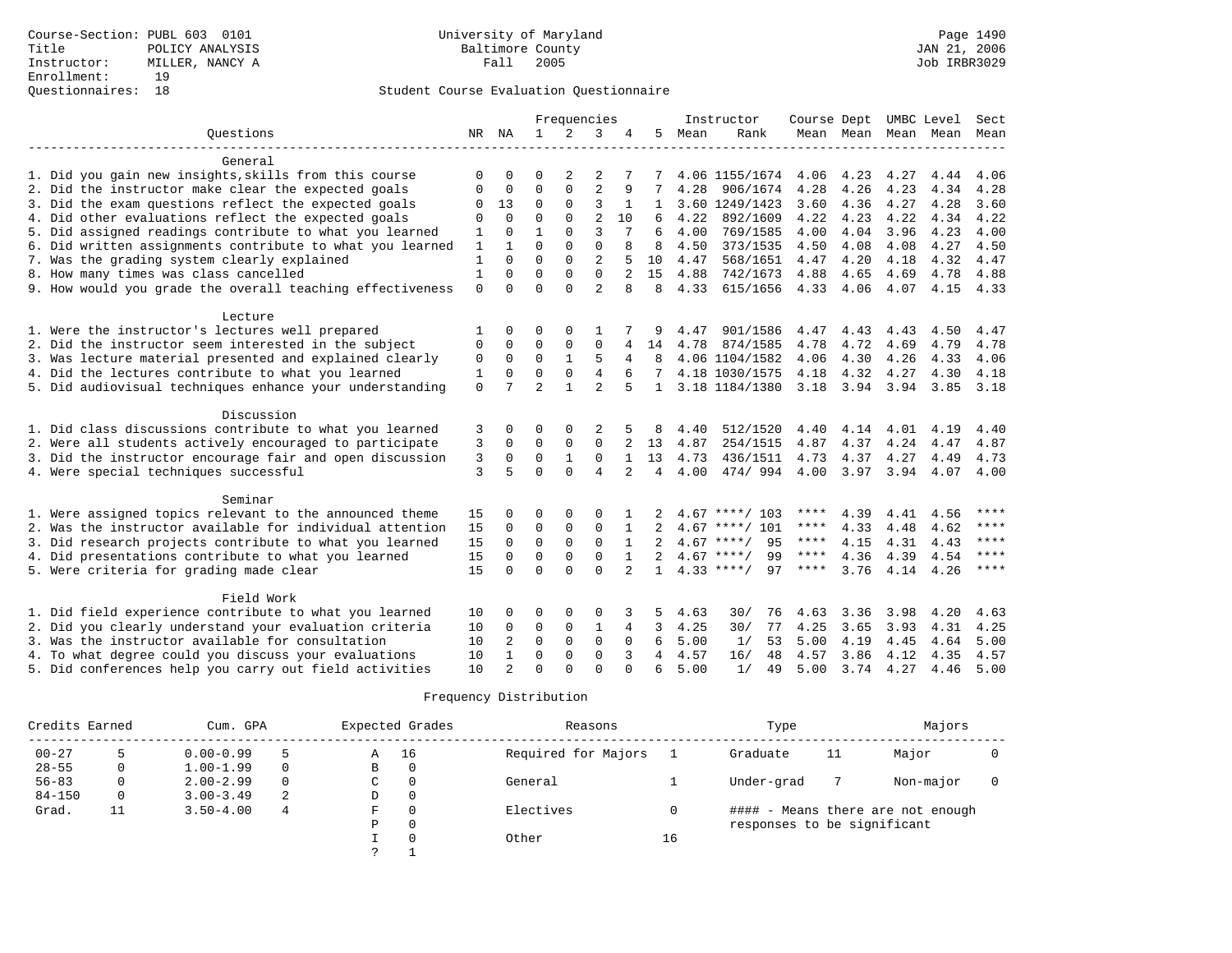### Questionnaires: 10 Student Course Evaluation Questionnaire

|                |                                            | Frequencies  |                      |                      |                                        |                |                |          |                                                                                                                                                          |                                      | Sect                                                     |                                   |                                            |
|----------------|--------------------------------------------|--------------|----------------------|----------------------|----------------------------------------|----------------|----------------|----------|----------------------------------------------------------------------------------------------------------------------------------------------------------|--------------------------------------|----------------------------------------------------------|-----------------------------------|--------------------------------------------|
| NR.            | ΝA                                         | $\mathbf{1}$ | $\mathcal{L}$        | 3                    |                                        | 5.             | Mean           | Rank     |                                                                                                                                                          |                                      |                                                          | Mean                              | Mean                                       |
|                |                                            |              |                      |                      |                                        |                |                |          |                                                                                                                                                          |                                      |                                                          |                                   |                                            |
| $\Omega$       | $\Omega$                                   | O            | $\Omega$             |                      |                                        |                | 4.60           |          | 4.60                                                                                                                                                     | 4.23                                 | 4.27                                                     | 4.44                              | 4.60                                       |
| $\Omega$       | $\Omega$                                   | $\Omega$     | $\Omega$             | $\Omega$             | 4                                      | 6              | 4.60           | 460/1674 | 4.60                                                                                                                                                     | 4.26                                 | 4.23                                                     | 4.34                              | 4.60                                       |
| $\Omega$       |                                            | $\Omega$     | $\Omega$             | $\mathbf{1}$         |                                        |                |                |          | 4.00                                                                                                                                                     | 4.36                                 | 4.27                                                     | 4.28                              | 4.00                                       |
| $\mathbf 0$    | $\Omega$                                   | $\Omega$     | $\Omega$             | $\Omega$             |                                        |                | 4.30           | 786/1609 | 4.30                                                                                                                                                     | 4.23                                 | 4.22                                                     | 4.34                              | 4.30                                       |
| 1              | $\Omega$                                   | $\Omega$     | $\Omega$             | $\mathbf{1}$         |                                        |                | 4.44           | 378/1585 | 4.44                                                                                                                                                     | 4.04                                 | 3.96                                                     | 4.23                              | 4.44                                       |
| 1              | $\cap$                                     | $\Omega$     | $\Omega$             | $\Omega$             |                                        | 4              | 4.44           | 454/1535 | 4.44                                                                                                                                                     | 4.08                                 | 4.08                                                     | 4.27                              | 4.44                                       |
| $\mathbf{1}$   | $\Omega$                                   | $\Omega$     | $\Omega$             |                      |                                        | 4              | 4.22           | 901/1651 |                                                                                                                                                          | 4.20                                 | 4.18                                                     | 4.32                              | 4.22                                       |
|                | $\Omega$                                   |              |                      |                      |                                        | 5              |                |          |                                                                                                                                                          |                                      |                                                          |                                   | 4.63                                       |
|                | $\Omega$                                   |              |                      |                      | 4                                      |                |                |          |                                                                                                                                                          |                                      |                                                          |                                   | 4.33                                       |
|                |                                            |              |                      |                      |                                        |                |                |          |                                                                                                                                                          |                                      |                                                          |                                   |                                            |
| O              | $\Omega$                                   | O            | $\Omega$             | O                    |                                        | 6              | 4.60           | 753/1586 | 4.60                                                                                                                                                     | 4.43                                 | 4.43                                                     | 4.50                              | 4.60                                       |
| 0              | $\mathbf 0$                                | 0            | $\mathbf 0$          | $\mathbf{1}$         |                                        | 8              |                |          | 4.70                                                                                                                                                     | 4.72                                 | 4.69                                                     | 4.79                              | 4.70                                       |
| $\mathbf 0$    | $\Omega$                                   | $\Omega$     | $\Omega$             | $\Omega$             |                                        | 5              | 4.50           | 632/1582 | 4.50                                                                                                                                                     | 4.30                                 | 4.26                                                     | 4.33                              | 4.50                                       |
| 0              | $\Omega$                                   | $\Omega$     | $\Omega$             | $\Omega$             | $\overline{4}$                         | 6              | 4.60           | 579/1575 | 4.60                                                                                                                                                     | 4.32                                 | 4.27                                                     | 4.30                              | 4.60                                       |
| $\Omega$       |                                            |              | $\cap$               | $\mathfrak{D}$       |                                        | $\overline{2}$ | 3.67           | 962/1380 | 3.67                                                                                                                                                     |                                      | 3.94                                                     | 3.85                              | 3.67                                       |
|                |                                            |              |                      |                      |                                        |                |                |          |                                                                                                                                                          |                                      |                                                          |                                   |                                            |
| 2              | 0                                          | O            | $\Omega$             | O                    | 4                                      | 4              | 4.50           | 397/1520 | 4.50                                                                                                                                                     | 4.14                                 | 4.01                                                     | 4.19                              | 4.50                                       |
| 2              | $\Omega$                                   | $\Omega$     | $\Omega$             | 1                    | 4                                      | 3              | 4.25           | 898/1515 | 4.25                                                                                                                                                     | 4.37                                 | 4.24                                                     | 4.47                              | 4.25                                       |
| $\sqrt{2}$     | $\Omega$                                   | $\Omega$     | $\Omega$             | $\Omega$             | 6                                      | 2              | 4.25           | 896/1511 | 4.25                                                                                                                                                     |                                      | 4.27                                                     | 4.49                              | 4.25                                       |
| $\overline{2}$ | 4                                          | $\Omega$     | $\Omega$             | $\mathbf{1}$         | 3                                      | $\Omega$       | 3.75           | 638/994  | 3.75                                                                                                                                                     |                                      | 3.94                                                     | 4.07                              | 3.75                                       |
|                |                                            |              |                      |                      |                                        |                |                |          |                                                                                                                                                          |                                      |                                                          |                                   |                                            |
|                | $\Omega$                                   | O            | $\Omega$             | O                    |                                        |                |                |          | ****                                                                                                                                                     | 4.39                                 |                                                          |                                   | ****                                       |
| 9              | 0                                          | 0            | $\mathbf 0$          | $\mathbf 0$          | $\Omega$                               |                |                |          | ****                                                                                                                                                     | 4.33                                 | 4.48                                                     | 4.62                              | $***$ * * *                                |
| 9              | $\Omega$                                   | $\Omega$     | $\Omega$             | $\Omega$             | $\Omega$                               |                |                | 95       | ****                                                                                                                                                     | 4.15                                 | 4.31                                                     | 4.43                              | ****                                       |
|                | 0                                          | 0            | $\Omega$             | $\Omega$             | $\Omega$                               |                |                | 99       | $***$ * * *                                                                                                                                              | 4.36                                 | 4.39                                                     | 4.54                              | ****                                       |
| 9              | $\Omega$                                   | $\Omega$     | $\cap$               | $\cap$               |                                        |                |                | 97       | ****                                                                                                                                                     | 3.76                                 | 4.14                                                     | 4.26                              | $***$ * * *                                |
|                | $\overline{2}$<br>$\overline{4}$<br>9<br>9 |              | $\Omega$<br>$\Omega$ | $\Omega$<br>$\Omega$ | $\overline{a}$<br>$\Omega$<br>$\Omega$ |                | $\overline{2}$ | 4.33     | Instructor<br>4.00 1016/1423<br>4.63 1114/1673<br>4.70 1035/1585<br>$5.00$ ****/ 103<br>$5.00$ ****/ 101<br>$5.00$ ****/<br>$5.00$ ****/<br>$5.00$ ****/ | 485/1674<br>4.22<br>4.63<br>615/1656 | Course Dept<br>4.65<br>4.33 4.06<br>3.94<br>4.37<br>3.97 | Mean Mean<br>4.69<br>4.07<br>4.41 | UMBC Level<br>Mean<br>4.78<br>4.15<br>4.56 |

|            | Credits Earned |               | Cum. GPA | Expected Grades |          | Reasons             |   | Type                        | Majors                            |  |
|------------|----------------|---------------|----------|-----------------|----------|---------------------|---|-----------------------------|-----------------------------------|--|
| $00 - 27$  |                | $0.00 - 0.99$ |          | Α               | -6       | Required for Majors |   | Graduate                    | Major                             |  |
| $28 - 55$  | 0              | $1.00 - 1.99$ |          | B               | 2        |                     |   |                             |                                   |  |
| $56 - 83$  |                | $2.00 - 2.99$ |          | C               | 0        | General             |   | Under-grad                  | Non-major                         |  |
| $84 - 150$ |                | $3.00 - 3.49$ | 2        | D               | 0        |                     |   |                             |                                   |  |
| Grad.      |                | $3.50 - 4.00$ | 4        | F               | 0        | Electives           | ∠ |                             | #### - Means there are not enough |  |
|            |                |               |          | Ρ               | 0        |                     |   | responses to be significant |                                   |  |
|            |                |               |          |                 | $\Omega$ | Other               |   |                             |                                   |  |
|            |                |               |          |                 |          |                     |   |                             |                                   |  |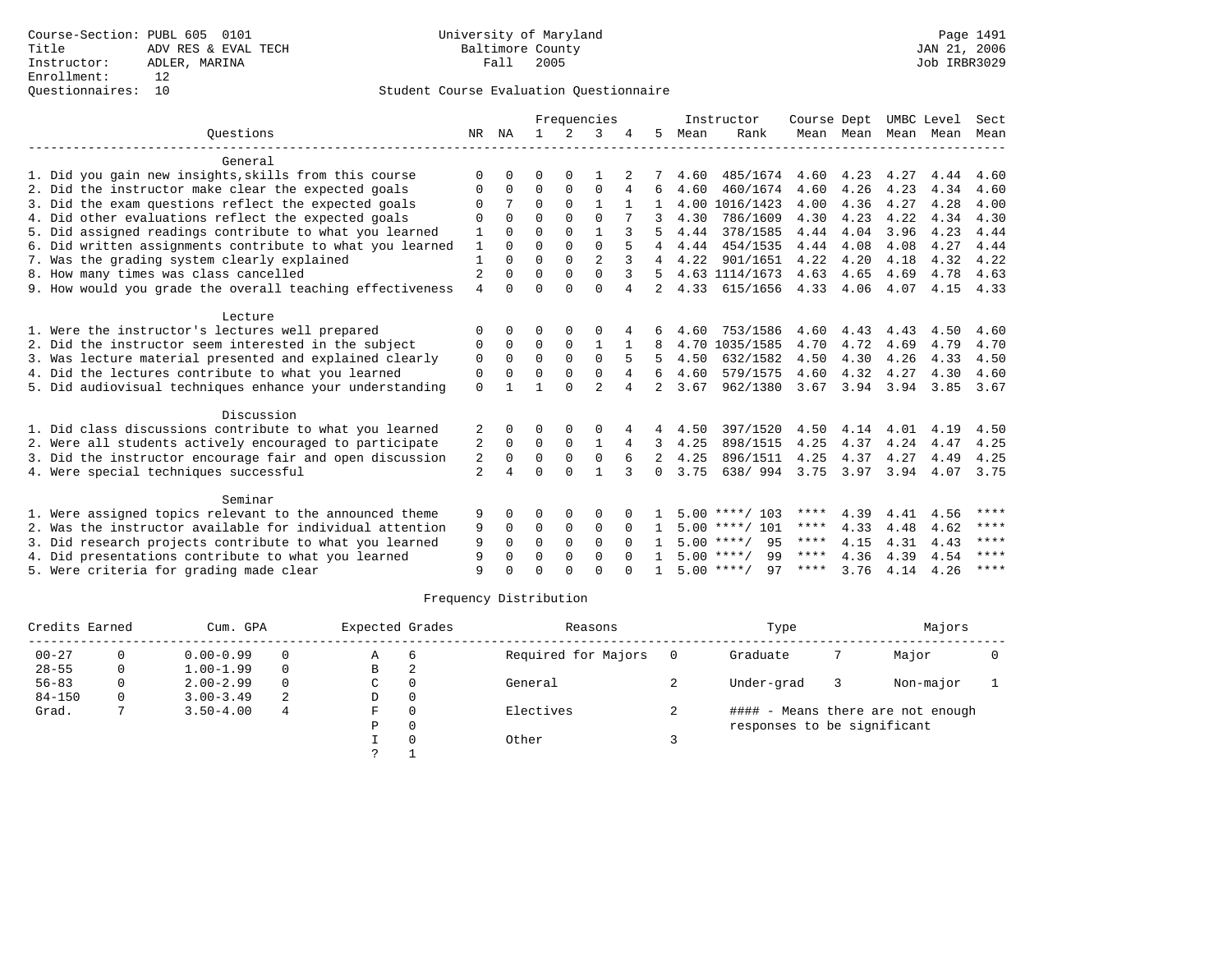|                                                           | Frequencies  |                      |          |             |             |          | Instructor  | Course Dept |                | UMBC Level |      | Sect |      |      |
|-----------------------------------------------------------|--------------|----------------------|----------|-------------|-------------|----------|-------------|-------------|----------------|------------|------|------|------|------|
| Ouestions                                                 | NR.          | ΝA                   |          |             | 3           |          | 5.          | Mean        | Rank           | Mean       | Mean | Mean | Mean | Mean |
| General                                                   |              |                      |          |             |             |          |             |             |                |            |      |      |      |      |
| 1. Did you gain new insights, skills from this course     |              | $\Omega$             | O        | $\Omega$    | O           |          |             | 4.80        | 243/1674       | 4.80       | 4.23 | 4.27 | 4.44 | 4.80 |
| 2. Did the instructor make clear the expected goals       |              | $\Omega$             | $\Omega$ | $\Omega$    | $\Omega$    |          | 3           | 4.60        | 460/1674       | 4.60       | 4.26 | 4.23 | 4.34 | 4.60 |
| 3. Did the exam questions reflect the expected goals      |              | $\mathfrak{D}$       | $\Omega$ | $\Omega$    | $\Omega$    | $\Omega$ |             | 5.00        | ****/1423      | ****       | 4.36 | 4.27 | 4.28 | **** |
| 4. Did other evaluations reflect the expected goals       | O            |                      | $\Omega$ | $\Omega$    | $\Omega$    | $\Omega$ | 4           | 5.00        | 1/1609         | 5.00       | 4.23 | 4.22 | 4.34 | 5.00 |
| 5. Did assigned readings contribute to what you learned   | $\mathbf 0$  | $\Omega$             | $\Omega$ |             | $\Omega$    | $\Omega$ |             | 5.00        | 1/1585         | 5.00       | 4.04 | 3.96 | 4.23 | 5.00 |
| 6. Did written assignments contribute to what you learned | $\mathbf 0$  | $\mathfrak{D}$       | $\Omega$ |             | $\Omega$    |          | $2^{\circ}$ | 4.67        | 238/1535       | 4.67       | 4.08 | 4.08 | 4.27 | 4.67 |
| 7. Was the grading system clearly explained               | $\Omega$     |                      | $\Omega$ | $\Omega$    | $\Omega$    |          |             | 4.75        | 231/1651       | 4.75       | 4.20 | 4.18 | 4.32 | 4.75 |
| 8. How many times was class cancelled                     | $\Omega$     | $\Omega$             | $\Omega$ | $\Omega$    | $\Omega$    | 2        | 3           |             | 4.60 1135/1673 | 4.60       | 4.65 | 4.69 | 4.78 | 4.60 |
| 9. How would you grade the overall teaching effectiveness |              | <sup>n</sup>         | U        | ∩           | U           | $\cap$   | 4           | 5.00        | 1/1656         | 5.00       | 4.06 | 4.07 | 4.15 | 5.00 |
| Lecture                                                   |              |                      |          |             |             |          |             |             |                |            |      |      |      |      |
| 1. Were the instructor's lectures well prepared           |              |                      |          |             | $\Omega$    |          |             | 5.00        | 1/1586         | 5.00       | 4.43 | 4.43 | 4.50 | 5.00 |
| 2. Did the instructor seem interested in the subject      | 0            | $\Omega$             | $\Omega$ | $\mathbf 0$ | $\mathbf 0$ | $\Omega$ | 5           | 5.00        | 1/1585         | 5.00       | 4.72 | 4.69 | 4.79 | 5.00 |
| 3. Was lecture material presented and explained clearly   | $\mathbf 0$  | $\Omega$             | $\Omega$ | $\Omega$    | $\Omega$    |          |             | 4.80        | 246/1582       | 4.80       | 4.30 | 4.26 | 4.33 | 4.80 |
| 4. Did the lectures contribute to what you learned        | 0            | $\Omega$             | $\Omega$ | $\Omega$    | $\Omega$    | $\Omega$ | 5           | 5.00        | 1/1575         | 5.00       | 4.32 | 4.27 | 4.30 | 5.00 |
| 5. Did audiovisual techniques enhance your understanding  | $\mathbf{1}$ |                      | ∩        |             | U           |          |             | 4.50        | 303/1380       | 4.50       | 3.94 | 3.94 | 3.85 | 4.50 |
| Discussion                                                |              |                      |          |             |             |          |             |             |                |            |      |      |      |      |
| 1. Did class discussions contribute to what you learned   | $\Omega$     | $\Omega$             | O        | $\Omega$    | $\Omega$    |          |             | 4.80        | 191/1520       | 4.80       | 4.14 | 4.01 | 4.19 | 4.80 |
| 2. Were all students actively encouraged to participate   |              |                      | $\Omega$ | $\mathbf 0$ | 0           | $\Omega$ | 5.          | 5.00        | 1/1515         | 5.00       | 4.37 | 4.24 | 4.47 | 5.00 |
| 3. Did the instructor encourage fair and open discussion  | 0<br>0       | $\Omega$<br>$\Omega$ | 0        | $\Omega$    | $\Omega$    | $\Omega$ |             | 5.00        | 1/1511         | 5.00       | 4.37 | 4.27 | 4.49 | 5.00 |
| 4. Were special techniques successful                     | 2            |                      |          |             |             |          |             | 5.00        | 1/994          | 5.00       | 3.97 | 3.94 | 4.07 | 5.00 |

| Credits Earned |          | Cum. GPA      |          | Expected Grades |         | Reasons             | Type                        |   | Majors                            |  |
|----------------|----------|---------------|----------|-----------------|---------|---------------------|-----------------------------|---|-----------------------------------|--|
| $00 - 27$      | 0        | $0.00 - 0.99$ | $\Omega$ | Α               | 5       | Required for Majors | Graduate                    | 2 | Major                             |  |
| $28 - 55$      |          | $1.00 - 1.99$ | $\Omega$ | В               | 0       |                     |                             |   |                                   |  |
| $56 - 83$      |          | $2.00 - 2.99$ | $\Omega$ | С               | 0       | General             | Under-grad                  |   | Non-major                         |  |
| $84 - 150$     | $\Omega$ | $3.00 - 3.49$ | $\Omega$ | D               | 0       |                     |                             |   |                                   |  |
| Grad.          | 2        | $3.50 - 4.00$ | 2        | F               | 0       | Electives           |                             |   | #### - Means there are not enough |  |
|                |          |               |          | Ρ               | $\circ$ |                     | responses to be significant |   |                                   |  |
|                |          |               |          |                 | 0       | Other               |                             |   |                                   |  |
|                |          |               |          |                 | 0       |                     |                             |   |                                   |  |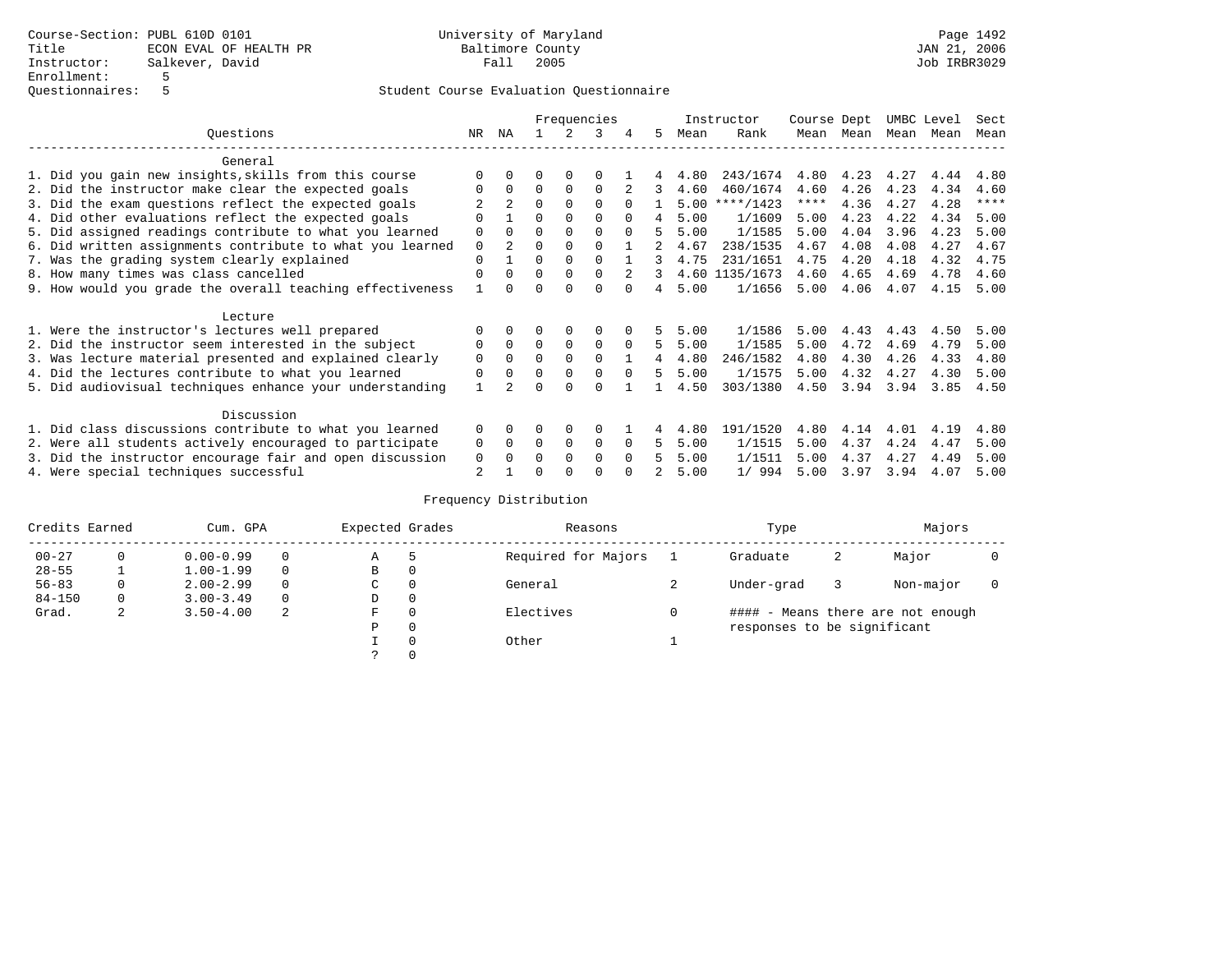|                                                           | Frequencies |              |          |          |          |          |     |      | Instructor     | Course Dept |           |      | UMBC Level | Sect |
|-----------------------------------------------------------|-------------|--------------|----------|----------|----------|----------|-----|------|----------------|-------------|-----------|------|------------|------|
| Ouestions                                                 | NR          | ΝA           |          |          | 3        |          | .5. | Mean | Rank           |             | Mean Mean | Mean | Mean       | Mean |
| General                                                   |             |              |          |          |          |          |     |      |                |             |           |      |            |      |
| 1. Did you gain new insights, skills from this course     |             |              | 0        |          |          |          |     | 4.29 | 916/1674       | 4.29        | 4.23      | 4.27 | 4.44       | 4.29 |
| 2. Did the instructor make clear the expected goals       | $\Omega$    | $\Omega$     | $\Omega$ |          |          |          |     |      | 3.57 1465/1674 | 3.57        | 4.26      | 4.23 | 4.34       | 3.57 |
| 3. Did the exam questions reflect the expected goals      |             |              | $\Omega$ |          | ∩        |          |     |      | 3.50 1268/1423 | 3.50        | 4.36      | 4.27 | 4.28       | 3.50 |
| 4. Did other evaluations reflect the expected goals       | ∩           |              | $\Omega$ |          |          |          |     |      | 3.33 1500/1609 | 3.33        | 4.23      | 4.22 | 4.34       | 3.33 |
| 5. Did assigned readings contribute to what you learned   | $\Omega$    |              |          |          |          |          |     | 4.00 | 769/1585       | 4.00        | 4.04      | 3.96 | 4.23       | 4.00 |
| 6. Did written assignments contribute to what you learned | 0           | <sup>0</sup> | $\Omega$ |          |          |          |     | 4.14 | 787/1535       | 4.14        | 4.08      | 4.08 | 4.27       | 4.14 |
| 7. Was the grading system clearly explained               | 0           |              | O        |          |          |          |     | 3.86 | 1258/1651      | 3.86        | 4.20      | 4.18 | 4.32       | 3.86 |
| 8. How many times was class cancelled                     | $\Omega$    |              | $\Omega$ |          | $\Omega$ | 3        |     |      | 4.57 1155/1673 | 4.57        | 4.65      | 4.69 | 4.78       | 4.57 |
| 9. How would you grade the overall teaching effectiveness | $\Omega$    |              | O        |          |          |          |     | 4.57 | 331/1656       | 4.57        | 4.06      | 4.07 | 4.15       | 4.57 |
| Lecture                                                   |             |              |          |          |          |          |     |      |                |             |           |      |            |      |
| 1. Were the instructor's lectures well prepared           |             | $\Omega$     | 0        | 0        |          |          |     | 4.50 | 858/1586       | 4.50        | 4.43      | 4.43 | 4.50       | 4.50 |
| 2. Did the instructor seem interested in the subject      |             | $\Omega$     | $\Omega$ | $\Omega$ | $\Omega$ | $\Omega$ | б.  | 5.00 | 1/1585         | 5.00        | 4.72      | 4.69 | 4.79       | 5.00 |
| 3. Was lecture material presented and explained clearly   |             | 0            | 0        |          | $\Omega$ |          |     | 4.67 | 438/1582       | 4.67        | 4.30      | 4.26 | 4.33       | 4.67 |
| 4. Did the lectures contribute to what you learned        |             |              |          |          |          |          | 5.  | 4.83 | 246/1575       | 4.83        | 4.32      | 4.27 | 4.30       | 4.83 |
| Discussion                                                |             |              |          |          |          |          |     |      |                |             |           |      |            |      |
| 1. Did class discussions contribute to what you learned   |             |              | O        | 0        | $\Omega$ |          |     | 4.67 | 295/1520       | 4.67        | 4.14      | 4.01 | 4.19       | 4.67 |
| 2. Were all students actively encouraged to participate   |             | $\Omega$     | $\Omega$ | $\Omega$ | $\Omega$ |          |     | 4.83 | 289/1515       | 4.83        | 4.37      | 4.24 | 4.47       | 4.83 |
| 3. Did the instructor encourage fair and open discussion  |             |              | U        |          |          |          |     | 4.83 | 323/1511       | 4.83        | 4.37      | 4.27 | 4.49       | 4.83 |

| Credits Earned | Cum. GPA      | Expected Grades |   | Reasons  | Type                | Majors                      |   |                                   |  |
|----------------|---------------|-----------------|---|----------|---------------------|-----------------------------|---|-----------------------------------|--|
| $00 - 27$      | $0.00 - 0.99$ |                 | Α | -3       | Required for Majors | Graduate                    |   | Major                             |  |
| $28 - 55$      | $1.00 - 1.99$ | $\Omega$        | В | 3        |                     |                             |   |                                   |  |
| $56 - 83$      | $2.00 - 2.99$ | $\Omega$        | C | 0        | General             | Under-grad                  | 4 | Non-major                         |  |
| $84 - 150$     | $3.00 - 3.49$ |                 | D | 0        |                     |                             |   |                                   |  |
| Grad.          | $3.50 - 4.00$ |                 | F | 0        | Electives           |                             |   | #### - Means there are not enough |  |
|                |               |                 | Ρ | 0        |                     | responses to be significant |   |                                   |  |
|                |               |                 |   | $\Omega$ | Other               |                             |   |                                   |  |
|                |               |                 |   |          |                     |                             |   |                                   |  |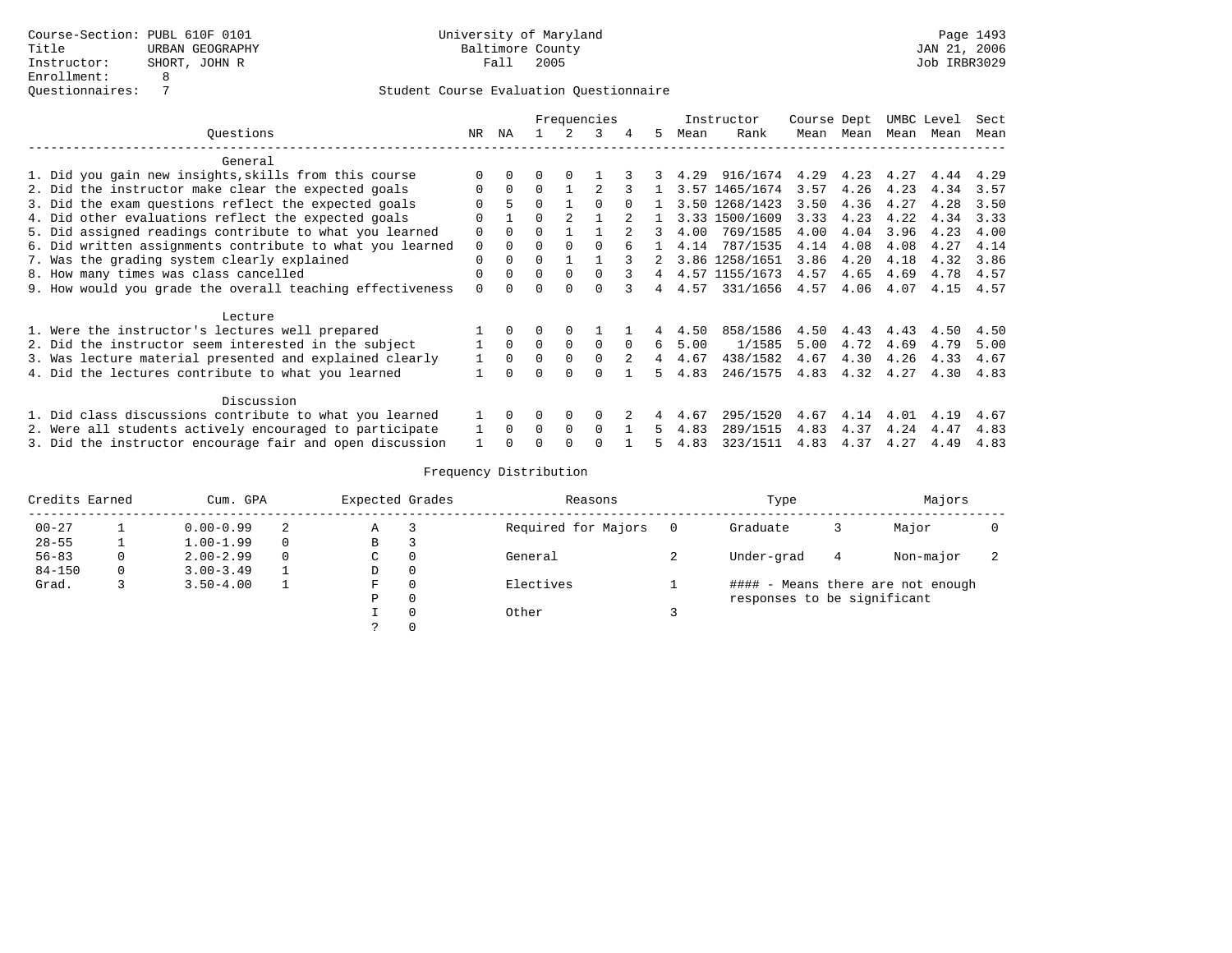Questionnaires: 12

### Student Course Evaluation Questionnaire

|                 |                                                           |   |                |                |          | Frequencies |   |    |      | Instructor     | Course Dept |      | UMBC Level |           | Sect |  |
|-----------------|-----------------------------------------------------------|---|----------------|----------------|----------|-------------|---|----|------|----------------|-------------|------|------------|-----------|------|--|
| Ouestions<br>NR |                                                           |   |                |                |          | 3           | 4 | 5. | Mean | Rank           | Mean        | Mean |            | Mean Mean | Mean |  |
|                 | General                                                   |   |                |                |          |             |   |    |      |                |             |      |            |           |      |  |
|                 | 1. Did you gain new insights, skills from this course     | 3 |                |                |          |             |   |    |      | 3.67 1449/1674 | ****        | 3.99 | 4.27       | 4.07      | 3.67 |  |
|                 | 2. Did the instructor make clear the expected goals       | 3 | $\Omega$       |                | ς        |             |   |    |      | 3.00 1608/1674 | ****        | 4.11 | 4.23       | 4.16      | 3.00 |  |
|                 | 3. Did the exam questions reflect the expected goals      |   | 6              | $\Omega$       | $\Omega$ | $\Omega$    |   |    | 4.33 | 771/1423       | ****        | 4.51 | 4.27       | 4.16      | 4.33 |  |
|                 | 4. Did other evaluations reflect the expected goals       |   | $\overline{2}$ | 3              | $\Omega$ | $\Omega$    |   |    |      | 2.86 1583/1609 | ****        | 3.97 | 4.22       | 4.05      | 2.86 |  |
|                 | 5. Did assigned readings contribute to what you learned   | 3 | ζ              | $\mathfrak{D}$ |          |             |   |    |      | 2.67 1532/1585 | ****        | 3.78 | 3.96       | 3.88      | 2.67 |  |
|                 | 6. Did written assignments contribute to what you learned | 3 |                | $\Omega$       |          |             |   |    | 4.00 | 870/1535       | ****        | 4.03 | 4.08       | 3.89      | 4.00 |  |
|                 | 7. Was the grading system clearly explained               | 3 | $\overline{a}$ | ζ              | 2        |             |   |    |      | 2.00 1636/1651 | ****        | 3.77 | 4.18       | 4.10      | 2.00 |  |
|                 | 8. How many times was class cancelled                     | 4 |                | $\Omega$       | $\Omega$ | $\cap$      |   | б. |      | 4.86 796/1673  | ****        | 4.58 | 4.69       | 4.67      | 4.86 |  |
|                 | 9. How would you grade the overall teaching effectiveness | 6 |                | U              |          | ς           |   | 0  |      | 3.17 1506/1656 | $***$ * * * | 4.07 | 4.07       | 3.96      | 2.88 |  |
|                 | Lecture                                                   |   |                |                |          |             |   |    |      |                |             |      |            |           |      |  |
|                 | 1. Were the instructor's lectures well prepared           |   |                |                |          |             |   |    |      | 3.67 1442/1586 | ****        | 4.34 | 4.43       | 4.37      | 3.92 |  |
|                 | 2. Did the instructor seem interested in the subject      | 3 | $\mathbf 0$    | $\Omega$       | $\Omega$ | 3           |   | 5. |      | 4.22 1410/1585 | ****        | 4.73 | 4.69       | 4.60      | 4.33 |  |
|                 | 3. Was lecture material presented and explained clearly   | 3 | $\Omega$       | $\overline{2}$ |          |             |   | 4  |      | 3.56 1388/1582 | ****        | 4.17 | 4.26       | 4.17      | 3.85 |  |
|                 | 4. Did the lectures contribute to what you learned        | 3 | $\Omega$       | ζ              |          |             |   | 2. |      | 3.00 1487/1575 | ****        | 4.09 | 4.27       | 4.17      | 3.07 |  |
|                 | 5. Did audiovisual techniques enhance your understanding  | 4 |                |                |          |             |   |    | 4.25 | 489/1380       | ****        | 4.17 | 3.94       | 3.78      | 4.25 |  |
|                 | Discussion                                                |   |                |                |          |             |   |    |      |                |             |      |            |           |      |  |
|                 | 1. Did class discussions contribute to what you learned   | 4 | $\Omega$       |                | 0        |             |   |    |      | 3.25 1284/1520 | ****        | 3.57 | 4.01       | 3.76      | 3.25 |  |
|                 | 2. Were all students actively encouraged to participate   | 4 | $\Omega$       | 2              | $\Omega$ |             |   | 4  |      | 3.63 1267/1515 | ****        | 3.72 | 4.24       | 3.97      | 3.63 |  |
|                 | 3. Did the instructor encourage fair and open discussion  | 4 |                |                | $\Omega$ | 2           |   |    |      | 3.88 1155/1511 | ****        | 3.92 | 4.27       | 4.00      | 3.88 |  |
|                 | 4. Were special techniques successful                     | 4 |                |                |          |             |   |    | 4.40 | 287/994        | ****        | 3.96 | 3.94       | 3.73      | 4.40 |  |

| Credits Earned |   | Cum. GPA      | Expected Grades |             | Reasons  | Type                | Majors                            |                             |           |    |  |  |  |
|----------------|---|---------------|-----------------|-------------|----------|---------------------|-----------------------------------|-----------------------------|-----------|----|--|--|--|
| $00 - 27$      |   | $0.00 - 0.99$ |                 | Α           | 8        | Required for Majors | Graduate                          | 2                           | Major     |    |  |  |  |
| $28 - 55$      |   | $1.00 - 1.99$ |                 | В           | 0        |                     |                                   |                             |           |    |  |  |  |
| $56 - 83$      | 0 | $2.00 - 2.99$ |                 | $\sim$<br>◡ | 0        | General             | Under-grad                        | 10                          | Non-major | 12 |  |  |  |
| $84 - 150$     | 0 | $3.00 - 3.49$ | 4               | D           | 0        |                     |                                   |                             |           |    |  |  |  |
| Grad.          | 2 | $3.50 - 4.00$ | 2<br>F          |             | 0        | Electives           | #### - Means there are not enough |                             |           |    |  |  |  |
|                |   |               |                 | Ρ           | 0        |                     |                                   | responses to be significant |           |    |  |  |  |
|                |   |               |                 |             | $\Omega$ | Other               |                                   |                             |           |    |  |  |  |
|                |   |               |                 |             |          |                     |                                   |                             |           |    |  |  |  |